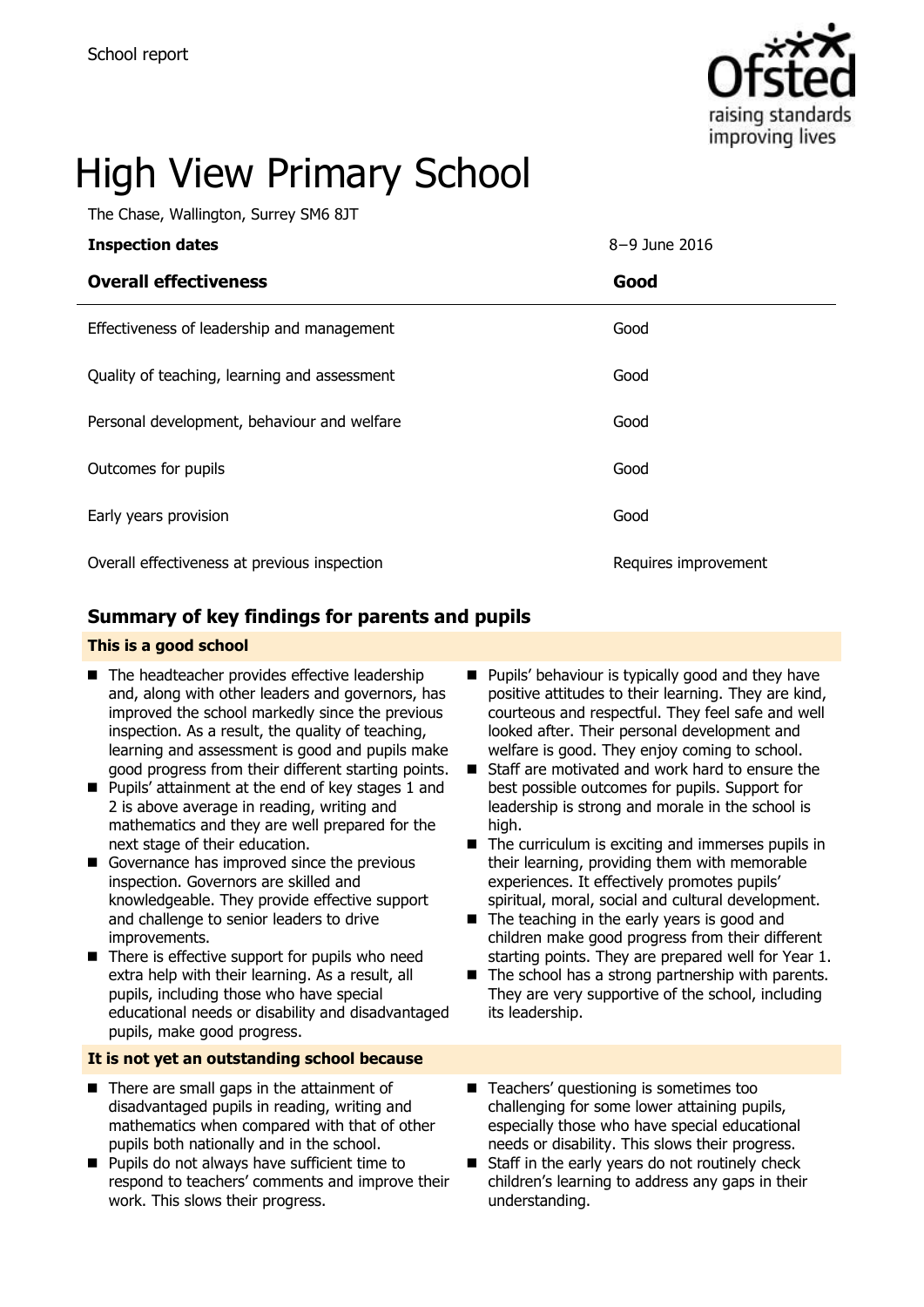

# **Full report**

### **What does the school need to do to improve further?**

- **IMPROVE THE QUALITY OF TEACHT AND THE IMPROVE THE QUALITY OF TEACHT IS A LIM** assessment by ensuring that:
	- $\frac{1}{2}$ teachers" questioning is consistently pitched at the appropriate level for the lower attaining pupils, especially those who have special educational needs or disability, so that they can access their learning fully
	- pupils are given sufficient time to respond to teachers' comments about their work and make improvements
	- staff in the early years routinely check children's learning in order to plan for activities to address any gaps in their understanding.
- **IMPROVE THE EFFECTIVENESS OF leadership and management by ensuring that:** 
	- the small remaining gaps in attainment between disadvantaged pupils and other pupils both nationally and in the school in reading, writing and mathematics are eliminated.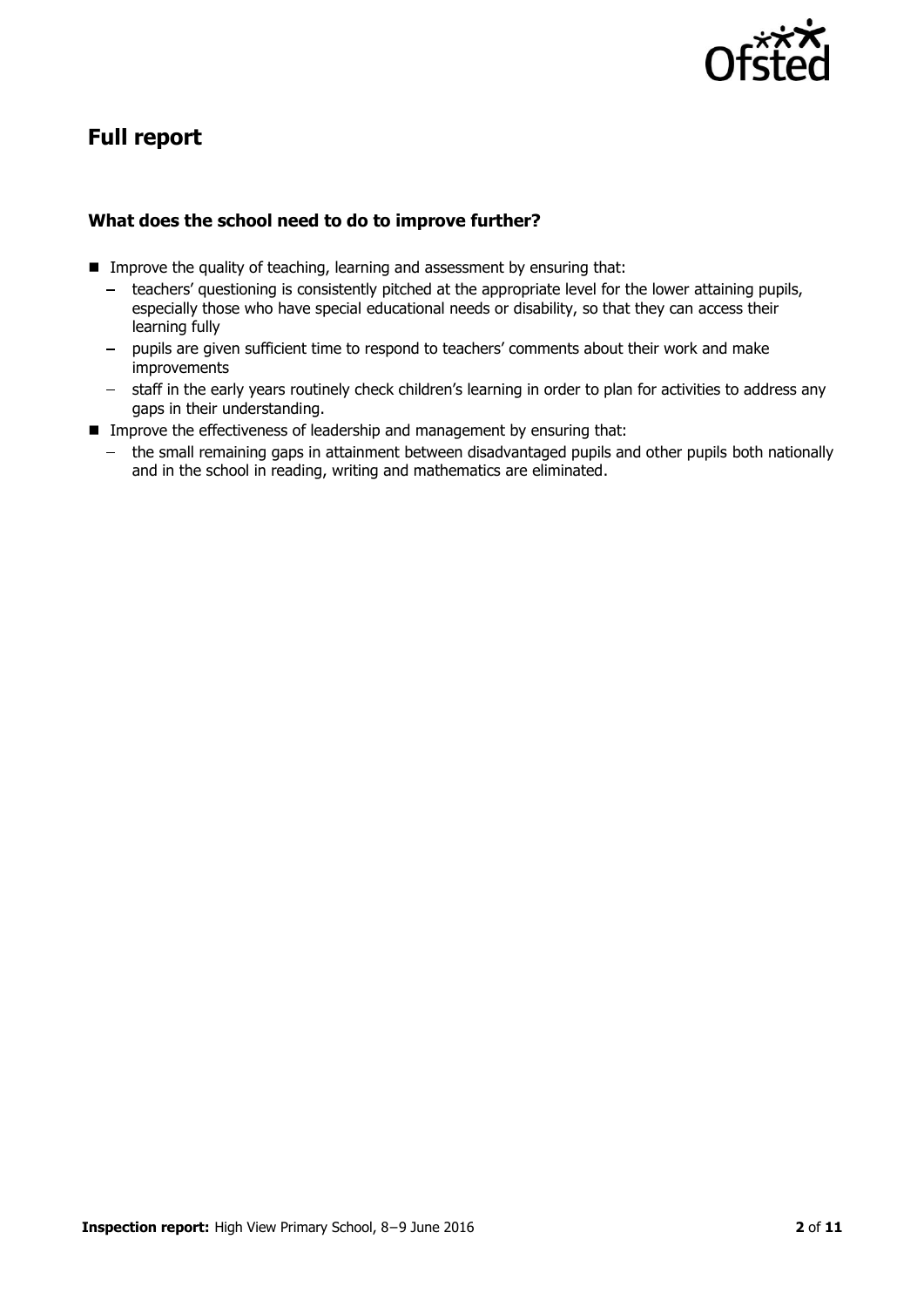## **Inspection judgements**



### **Effectiveness of leadership and management is good**

- The headteacher is highly ambitious and her high expectations for pupils are fully shared by other leaders, governors and staff. The headteacher, supported ably by governors, has taken decisive action to improve the quality of teaching, learning and assessment, which is now good. Leaders have been successful in tackling the areas requiring improvement in the previous inspection. They ensure that pupils make good progress in reading, writing and mathematics.
- Staff enjoy working in the school and are proud to be a part of the school's community. Morale is high. Staff feel that they have a clear understanding of the priorities and direction of the school. They are highly supportive of leadership and management.
- $\blacksquare$  Middle leaders work closely with senior leaders to check and hold teachers to account for the quality of teaching and the progress pupils make.
- Teachers' performance management is robust. Teachers are set targets that link closely to the main school priorities, including raising the achievement of individuals and specific groups of pupils. Leaders and governors ensure that teachers' salary awards are closely linked to the quality of teaching and the progress pupils make.
- Leaders accurately identify the school's strengths and areas for development. The priorities set to bring about improvements are closely monitored by leaders, including governors. Leaders seek external support and validation to ensure that the school continues to improve.
- **E** Leaders have implemented new assessment procedures to track the progress of pupils in different subjects. The tracking of progress of individual and groups of pupils is highly effective. Leaders, including middle leaders, and teachers meet regularly to analyse the progress of individuals and groups of pupils. This includes pupils who have special educational needs or disability and those who are disadvantaged. Those pupils who are falling behind or who are not making the expected progress are given timely and effective support by teachers and teaching assistants. This ensures that all groups of pupils make good progress.
- The headteacher works effectively with the early years leader and staff to improve the quality of provision for children. This has helped new staff to settle in their roles quickly.
- The local authority has worked effectively with leaders, including through brokering good support from other schools, to improve the early years provision and the quality of teaching of phonics.
- The curriculum is rich and varied and has a thematic approach. It captures pupils' interest and engages them in their learning. It helps pupils to apply their basic skills of reading, writing and mathematics. For example, science allows them to improve their writing skills through writing about scientific investigations and to apply their mathematical skills to present graphs and charts. Pupils participate in "Art Themed Week" and consider art through the decades with some specialist teachers and pupils from a local secondary school to support their production of art work. The promotion of British values is strong, with the school celebrating a "British values day". During the inspection, pupils were very excited about celebrating the Queen"s birthday and learning about the monarchy. Children in the Nursery learned about the royal family's family tree.
- Leaders use the pupil premium funding effectively to ensure that disadvantaged pupils make good progress. This group of pupils receives effective additional support from teachers and teaching assistants, either in small groups or on a one-to-one basis, in reading, writing and mathematics. After-school clubs for targeted disadvantaged pupils help to increase their engagement in learning. Additional support is made available through meeting the cost of activities linked to the wider curriculum. In this way, the school ensures that it tackles any discrimination and promotes fairness and equal opportunities for all pupils. However, leaders are mindful that the small remaining attainment gaps between disadvantaged pupils and other pupils both nationally and in the school need to be fully eliminated in reading, writing and mathematics.
- **Pupils are prepared well for life in modern Britain. They learn about different religions through religious** education (RE), including "RE Day", when they learn about different religious beliefs in depth. The school has an "International Week" to celebrate diversity and the wide range of countries that pupils and parents come from, and their different cultural traditions and beliefs. In a Year 4 class, pupils learned about the features of a synagogue and showed respect and openness to Judaism. Leaders have plans to widen pupils' understanding of different religions through organising visits to different places of worship.
- Pupils are encouraged to think about and empathise with others. They run 'Fruity Friday' shop to raise money for an orphanage charity in Columbia. Pupils" spiritual, moral, social and cultural development is effectively promoted.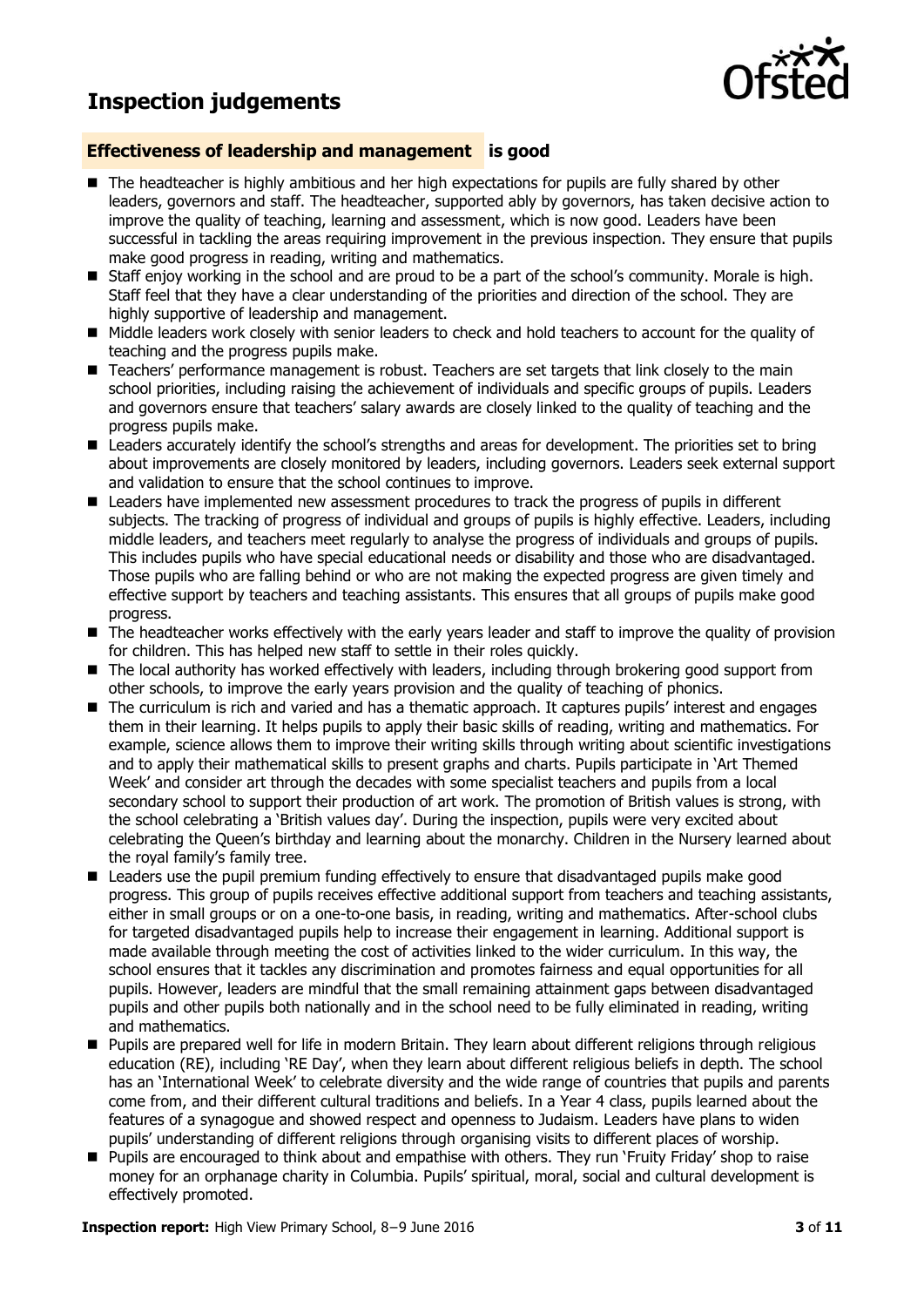

- $\blacksquare$  The primary physical education and sports premium funding is used effectively. Sports coaches help teachers to improve their skills in teaching physical education lessons, including in gymnastics. School information shows that pupils' interest and participation in gymnastics have increased, including boys' engagement in dance. There is an increasing number of inter-school sports, such as football, athletics and tag rugby. There is a range of lunchtime and after-school clubs for pupils to participate in.
- Almost all parents who inspectors spoke to and most who responded to the online Parent View survey were very positive about the school. "An excellent school", "my daughter loves attending this school", "my son is very well cared for" and "dynamic and enthusiastic staff" were just some of the many positive phrases used by parents to describe the school.

### ■ The governance of the school

- Governance has greatly improved since the previous inspection. Governors are highly ambitious and want the very best for pupils. They are keen to enhance their skills to ensure that they support and challenge senior leaders effectively, especially on the quality of teaching and pupils" achievement. In addition to attending training to improve their effectiveness, governors have received an external review and good-quality support to enhance their skills further.
- Governors know the school well, including its strengths and areas for development, through the visits  $\sim$ they make to check how well pupils are learning. They have regular meetings with senior leaders and receive high-quality information from the headteacher to keep them informed and updated about developments and school improvement.
- Governors know about the quality of teaching, and support the headteacher effectively on taking decisive action to improve the quality of teaching. They know how teachers" performance management and decisions about teachers" salary awards are linked to the quality of teaching and the progress their pupils make.
- Governors ensure that the pupil premium funding and the physical education and sports funding are used effectively, and they question the impact this spending has on pupils" outcomes.
- Governors ensure that all current safeguarding requirements are met and pupils are kept safe.
- The arrangements for safeguarding are effective. Staff, including new staff, receive up-to-date training on safeguarding issues and know how to keep pupils safe. Leaders ensure that there are very effective links with parents and other agencies to ensure the safety and welfare needs of the pupils are met.

### **Quality of teaching, learning and assessment is good**

- **E** Leaders have been highly successful in improving the quality of teaching, learning and assessment since the previous inspection. Leaders, including middle leaders, check the quality of teaching frequently and provide effective feedback and support to teachers to bring about improvements. In this way, leaders ensure that the quality of teaching continues to improve. As a result, pupils" progress is good in reading, writing and mathematics.
- A strong feature of teaching is the calm, supportive and purposeful atmosphere for learning, with staff establishing strong working relationships with pupils. There are also rich opportunities for pupils to use and develop their speaking and listening skills in lessons, particularly through small-group discussions. This particularly benefits pupils who speak English as an additional language who, as a result, make good progress with their learning overall.
- Teachers are highly committed and have high expectations for pupils' outcomes. Teachers ensure that learning is interesting, lively and engaging. They make good use of assessment information to group pupils and to challenge them appropriately. Pupils really enjoy their "mild", "hot" and "spicy" tasks, and decide for themselves which tasks they want to do. In this way, they are able to challenge themselves and take responsibility for their own learning. One pupil in Year 5 was eager to share with an inspector that she used to start with a "mild" task, but now she goes "straight for the harder "spicy" task". Pupils are able to assess their own learning against the lesson's objectives so that they know what they have achieved by the end of the lesson. This is checked by staff.
- Teachers have secure subject knowledge and pupils benefit from specialist teaching to consolidate their learning, including in Spanish, science, computing, music and higher level mathematics in key stage 2. This gives pupils greater confidence and motivation in their learning.
- Teaching assistants are skilled and effective in supporting pupils' learning, including pupils who have special educational needs or disability and those who are disadvantaged, through small-group or one-toone support. They are involved in pre-teaching with these groups of pupils to prepare them for their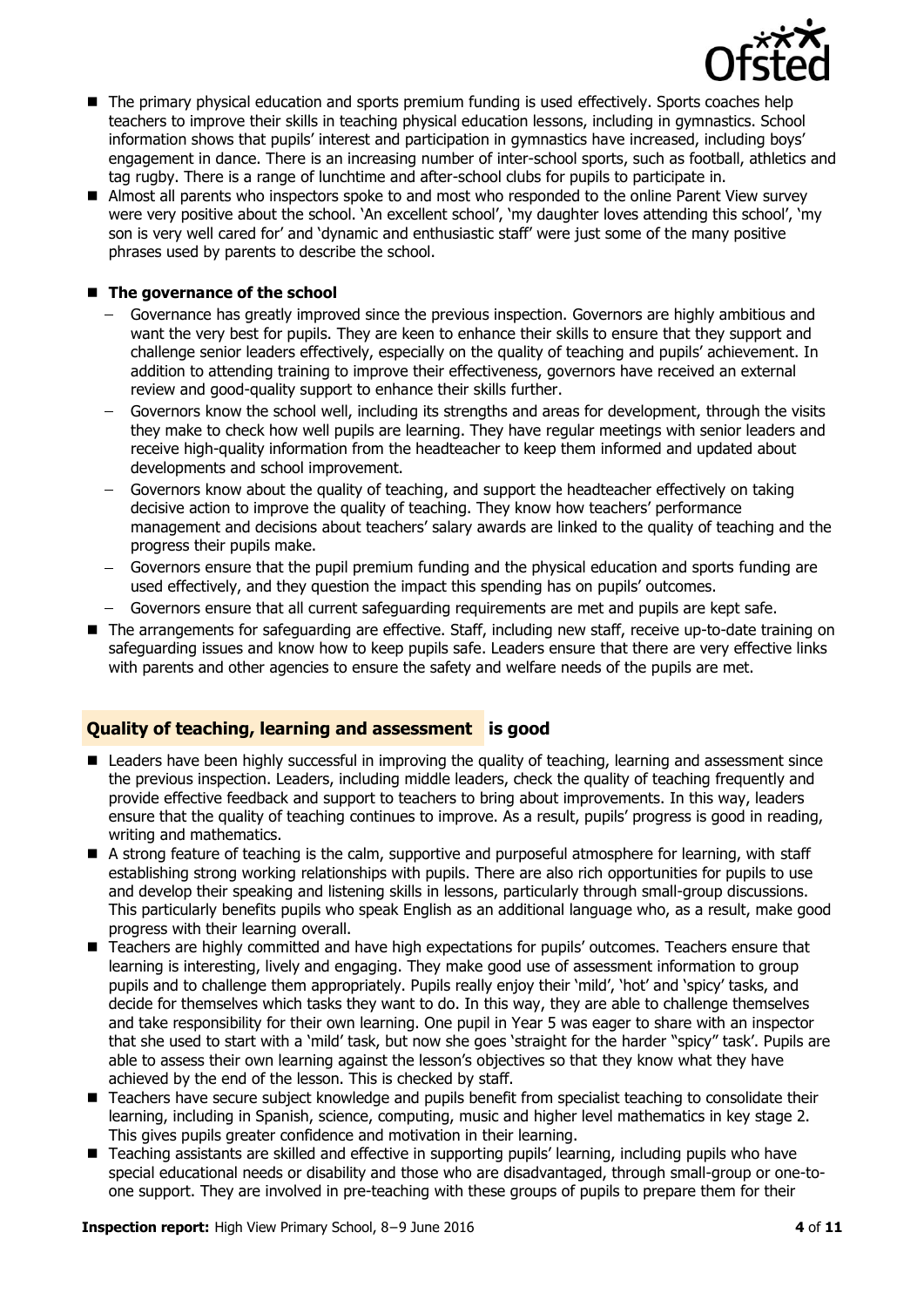

learning in the following week. Teachers monitor the progress of these pupils closely to ensure that they make good progress.

- The most able pupils are sufficiently challenged with their learning in different subjects, including in English and mathematics. In mathematics in Year 6, pupils are expected to explain their methods and thinking in solving simultaneous equations. This demonstrates their mastery of mathematical concepts. The teaching of mathematics is strong and pupils enjoy learning new concepts and solving problems.
- The teaching of phonics (the sounds that letters represent) is effective. Staff have good subject knowledge to ensure that pupils are able to use their knowledge of phonics to read unfamiliar or difficult words. The strong emphasis on phonics, including in the early years, is helping pupils to enjoy their reading and become confident readers. In a Year 1 phonics lesson, pupils displayed a good knowledge of blending and segmenting to understand new words. The teacher modelled text and displayed words with alternative sounds to reinforce understanding. Tasks were challenging and pupils were enthusiastic to "have a go". Pupils read daily and staff listen to them read and discuss their reading with them. Pupils have a love of reading. In a Year 3 guided reading session, pupils enjoyed discussing the characters in a book and sharing their views. One pupil said, "I think she is demonstrating a calm curiosity to the situation'.
- Writing is taught effectively. Teachers encourage pupils to write across different subject areas. Pupils are confident writers and write at length for a range of purposes. In a Year 2 class, pupils wrote poems "in the style of Buckingham Palace' as part of the school's build-up to celebrating the Queen's birthday. They self-selected from 'mild', 'hot' or 'spicy' tasks and used dictionaries and a thesaurus to help them with their vocabulary for their poems.
- Although teachers ask probing and challenging questions to reflect their high expectations of pupils, occasionally questioning is too hard and challenging for some of the lower attaining pupils, especially those who have special educational needs or disability. As a result, their progress slows.
- Feedback given in pupils' books is in line with the school's marking policy. However, sometimes pupils do not have sufficient time to improve their work and to ensure that they learn from their mistakes, including in their grammar, punctuation and spelling.
- Most parents responding to the online Parent View survey agree that their children are taught well and receive appropriate homework.

# **Personal development, behaviour and welfare is good**

### **Personal development and welfare**

- The school's work to promote pupils' personal development and welfare is good. Pupils are very friendly, courteous and kind. They are respectful to all staff, visitors and each other.
- **Pupils have good attitudes to their learning and challenge themselves to do more demanding tasks. This** fits well with the theme that the school has been promoting 'Be the best you can be'. However, a minority of pupils do not always take enough care with the presentation of their work in their books.
- **Pupils'** emotional well-being is a high priority for the school. One parent commented that 'the school has changed my children's lives; they are much happier and confident now'.
- **Pupils have a strong sense of reflection. In lessons, they reflect on their learning by self-assessing the** tasks they do, and in the school, they show respect and reflect on the feelings of others.
- **Pupils enjoy the responsibilities they are given and take them seriously, for example as members of the** school council, head boy and head girl, and members of the "sustainability team". They also enjoy being "champions of learning", where trained pupils in Years 5 and 6 mentor pupils in Year 3. In one of these sessions observed by inspectors, the "mentors" showed much maturity through asking "mentees" in Year 3 questions about their English and mathematics work: "So, what did you learn?" and "How would you do this differently next time?"
- Pupils say that they feel safe, and are taught how to keep themselves safe. They say that bullying is not an issue for the school and that racism is rare, and are confident that such situations would be dealt with swiftly by staff if and when they occurred. They say that a few of the older children have occasionally engaged in homophobic name-calling, but staff deal with this quickly. The school"s monitoring information shows that incidents of bullying are rare.
- **Pupils know how to keep themselves safe when using the internet and mobile phones. They are taught** about fire and road safety.
- Children enjoy their school lunches. Their choice of healthy foods and their participation in sporting activities contribute well to their health and well-being.

**Inspection report:** High View Primary School, 8−9 June 2016 **5** of **11**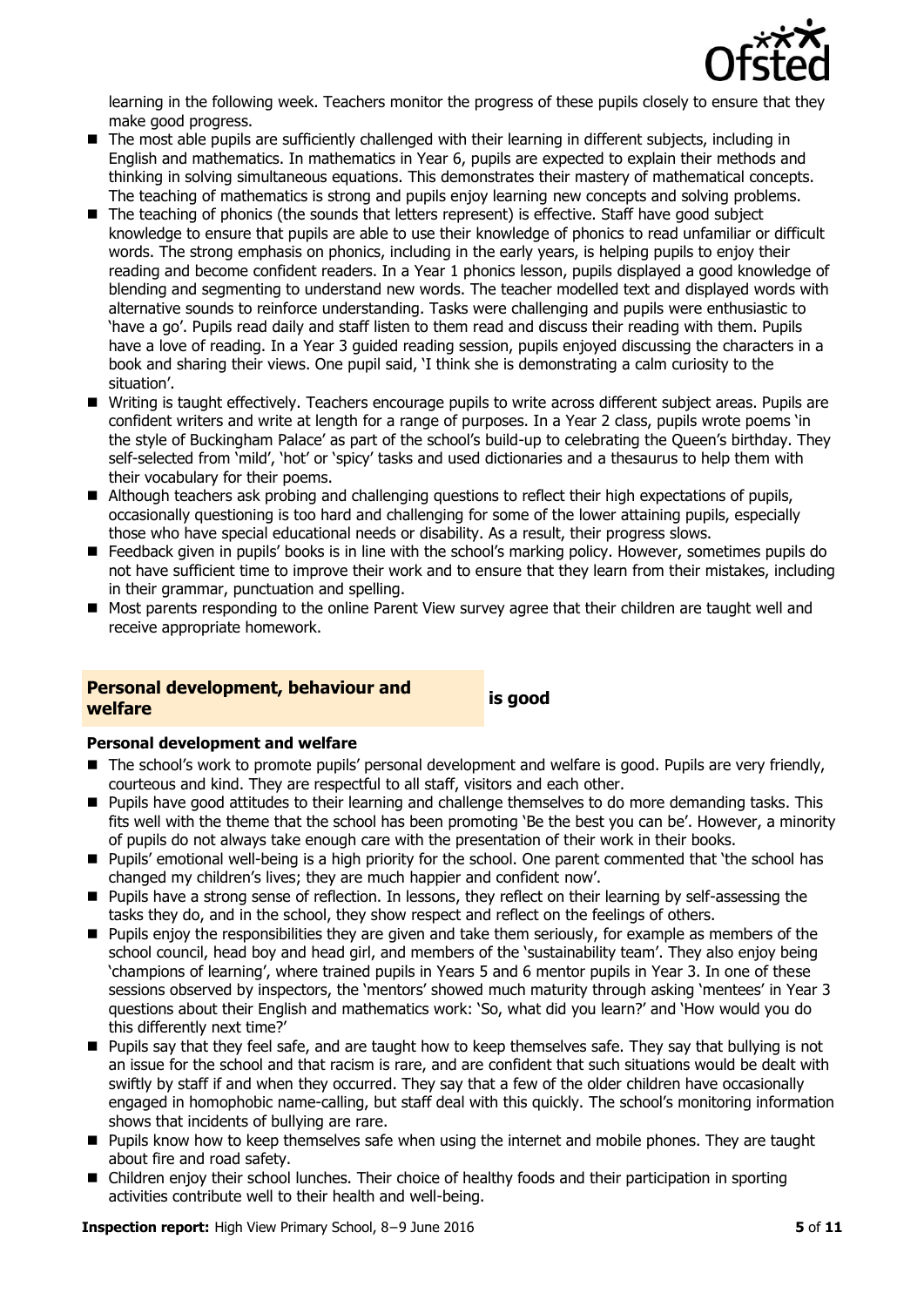

All parents responding to the online Parent View survey agree that their children feel safe at school.

### **Behaviour**

- The behaviour of pupils is good. Pupils are typically very well behaved in lessons and around the school generally. They are keen to learn and want to do their best. However, occasionally a few pupils lose concentration and begin to chatter during lessons. Pupils say that this sometimes "affects our learning".
- The school's monitoring information shows that there are very few incidents of poor behaviour. Pupils are familiar with the school"s policy on behaviour, including classroom rules. Staff have high expectations of pupils" behaviour.
- **Pupils enjoy coming to school and their attendance is above average, with below-average persistent** absence. Pupils are punctual to school.
- **Most parents responding to the online Parent View survey agree that pupils are well behaved. Staff** confirmed this view.

### **Outcomes for pupils are good**

- The school's assessment information, the learning seen in lessons and scrutiny of pupils' work show that current pupils make good progress in reading, writing and mathematics. This is a result of effective leadership in improving the quality of teaching, learning and assessment since the previous inspection.
- Pupils" attainment has improved over time in reading, writing and mathematics. Consequently, in 2015, pupils" attainment in all subjects combined was significantly above average.
- Pupils overall now make at least good progress from their starting points, which prepares them effectively for the next stage of their education. At the end of Year 6 in 2015, the proportion of pupils who made the expected and more than expected progress was above that seen nationally in reading, writing and mathematics.
- Pupils make good progress in science because of the specialist teaching in this subject. Year 4 pupils enjoyed learning about evaporation and condensation through conducting experiments in small groups and recording their observations.
- **Pupils develop particularly good all-round knowledge and skills in Spanish, technology and computing,** history, geography, music and art.
- The most able pupils make good progress and achieve well in reading, writing and mathematics. At the end of Year 2 in 2015, the proportion of pupils achieving the higher levels was in line with this group nationally and particularly strong in reading.
- At the end of Year 6 in 2015, the attainment of the most able pupils at the higher levels was above average in reading, writing and mathematics. The proportion of pupils achieving Level 6 in mathematics was significantly above average. All of these pupils made the expected progress, particularly in mathematics. The most able pupils are well catered for, and are given challenging work to help them make the progress of which they are capable.
- In 2015, the proportion of Year 1 pupils achieving the expected standard in the phonics screening check improved from the previous inspection from below average to above average. Phonics is effectively taught and is giving pupils the confidence to read and develop a love of reading. The school"s information and inspection evidence suggest that results in the phonics screening check for the current Year 1 pupils are on track to improve further this year.
- Pupils enjoy writing and their written work is appropriately displayed in classrooms and corridors. They are taught the rules of spelling, grammar and punctuation and they benefit from opportunities to write in a variety of styles in different subjects, including writing at length. This helps them to improve their skills in writing and become confident writers.
- **Pupils make good progress in mathematics. This is a result of teachers' secure subject knowledge,** including specialist teaching to secure mastery of mathematical concepts. Pupils have a range of relevant and challenging problem-solving activities and opportunities to explain their calculations.
- Pupils who have special educational needs or disability make good progress in reading, writing and mathematics. Their progress is closely monitored and they receive timely and effective support from teachers and teaching assistants.
- Pupils who speak English as an additional language make good and sometimes better progress in reading, writing and mathematics. They benefit greatly from the rich speaking and listening opportunities in lessons and effective support from teachers and teaching assistants.
- Leaders ensure that there are no significant differences in the outcomes for boys, girls and pupils from different ethnic groups.

**Inspection report:** High View Primary School, 8−9 June 2016 **6** of **11**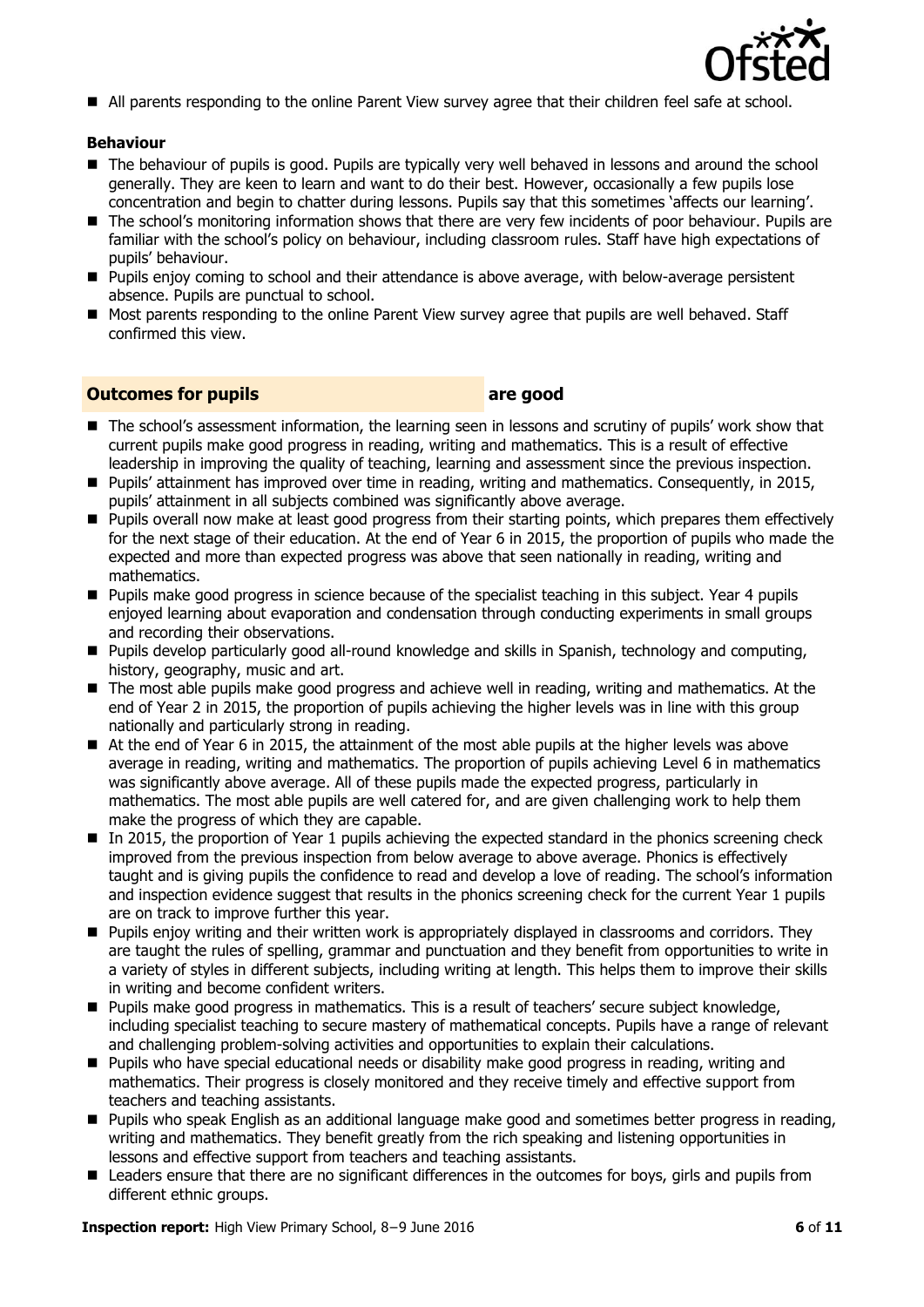

In the tests at the end of Year 6 in 2015, there were attainment gaps for disadvantaged pupils in reading, writing and mathematics when compared with other pupils both nationally and in the school. However, current information provided by the school indicates that these gaps are closing for current pupils. Leaders know that some of these pupils have additional learning needs, especially special educational needs, and they provide effective support so that these pupils can make good progress. Disadvantaged pupils, without special educational needs, make better progress than their peers.

### **Early years provision is good**

- School information shows that most of the children who join the Nursery, and over two thirds of the children who join Reception have skills that are typically below those expected for their age. By the end of Reception in 2015, their attainment was above average in almost all areas of learning. Children"s good level of development has increased since the previous inspection from below the national average in 2013 to above average in 2015. Most of the children made more than expected progress in all areas of learning.
- A higher proportion of children are achieving a good level of development this year. Leaders work effectively with external moderators to ensure that their assessment systems are accurate. Children are being prepared effectively for moving up to Year 1.
- The teachers in the early years and the early years leader are new to their posts. Senior leaders provide effective training and support and, with help from the local authority, have brokered support from local schools to ensure that the quality of teaching, learning and assessment in this area is good and improving. This has led to improvements in the outdoor provision and greater engagement of children in their learning, particularly boys.
- Teaching is typically good and children make good progress from their different starting points. There is effective support for children who are identified as not making expected progress. This ensures that all groups of children, including those who have special educational needs or disability, those who have English as an additional language and disadvantaged children, make good progress from their different starting points. The most able children are well supported and make rapid progress in all areas of learning, with some exceeding the early learning goals in number, reading and writing. There are no significant differences between the achievement of boys and girls.
- Partnership with parents and with pre-school settings is good when children join the school and this helps them to get used to routines quickly and settle in well. Parental involvement in their children"s learning is encouraged through helping with activities in the classroom. Communication with parents is good overall and they receive regular information on how their children are doing. However, they have limited opportunities to contribute to the learning journals and to look at the next steps in their child"s learning and how they can support them further. This is because the next steps in children's learning and teaching activities to support these are not routinely recorded.
- Children from all backgrounds interact well with each other. They behave well and have good attitudes to their learning. They show independence through deciding on which activities they want be involved in, both indoors and outdoors. Activities are both child directed and adult directed. Children are used to routines, take turns with resources and move safely around the classroom and outdoor area.
- Adults usually make good use of questioning to test and deepen children"s understanding but occasionally, this is not monitored closely. For example, in a Reception class, a child showed confidence in counting on in ones and made good progress with numbers; however, her learning did not move on to counting in twos because of the lack of adult interaction.
- In the Nursery and Reception, there is a wide range of activities for children to access all areas of learning, including reading, writing and mathematics. Teachers model language for children and extend their vocabulary through the rich speaking and listening activities.
- Adults encourage children to write. In a Reception class, children had individual target cards to help them with their next steps in learning. Children were able to apply their skills in phonics in writing because they were confident in blending and segmenting sounds. Most children were able to talk about their next steps to improve their writing and self-corrected their mistakes.
- There was a lot of awe and wonder in a Reception class when children were learning about caterpillars and their life cycle with real butterflies, when one child with excitement said, "Look Ms, the cocoon is hatching!'.
- The leadership of the early years is good. The early years leader knows the main strengths and areas for development and has clear plans for further improvement.
- **Safeguarding procedures are effective and adults ensure that children's welfare requirements are**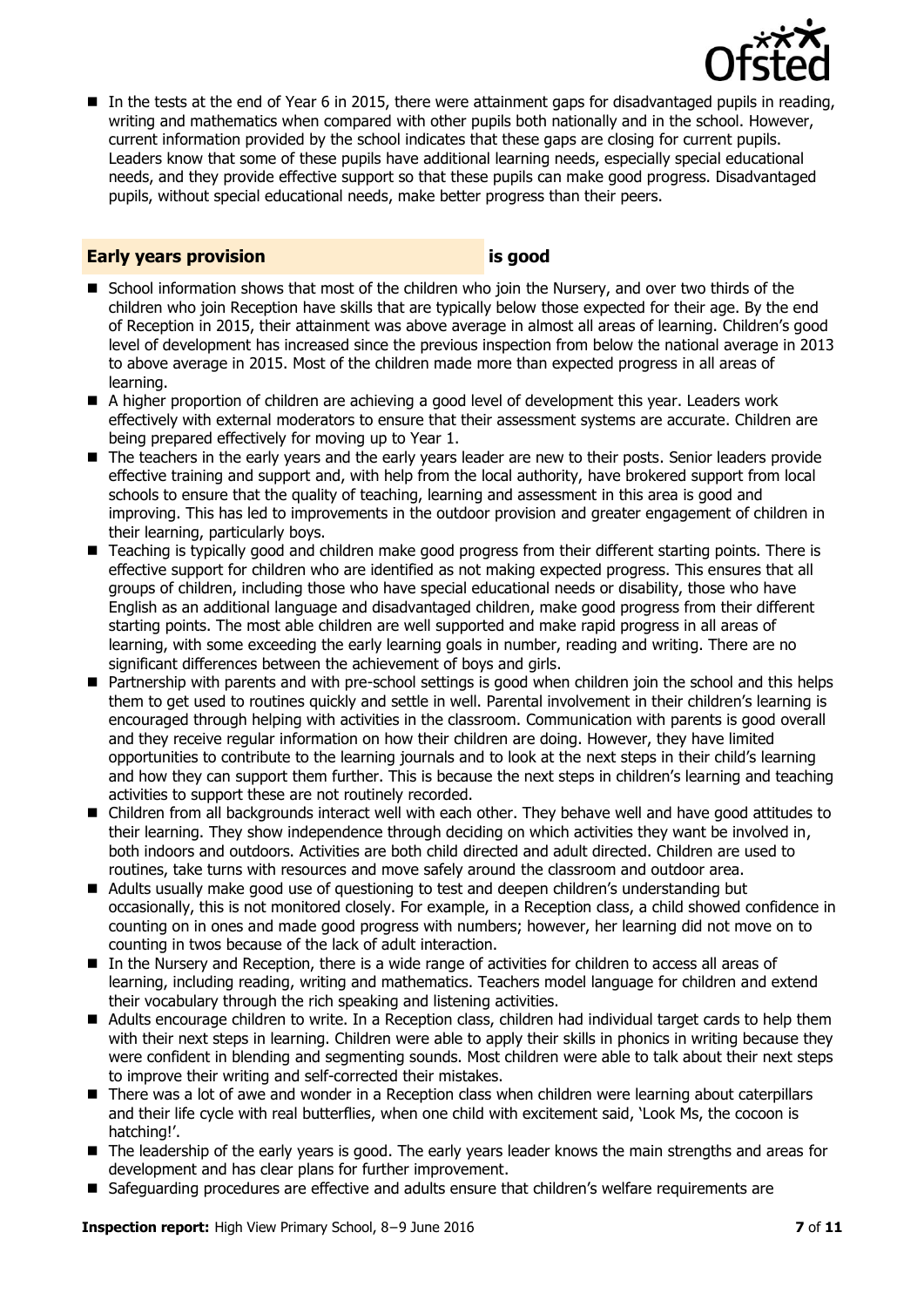

effectively met.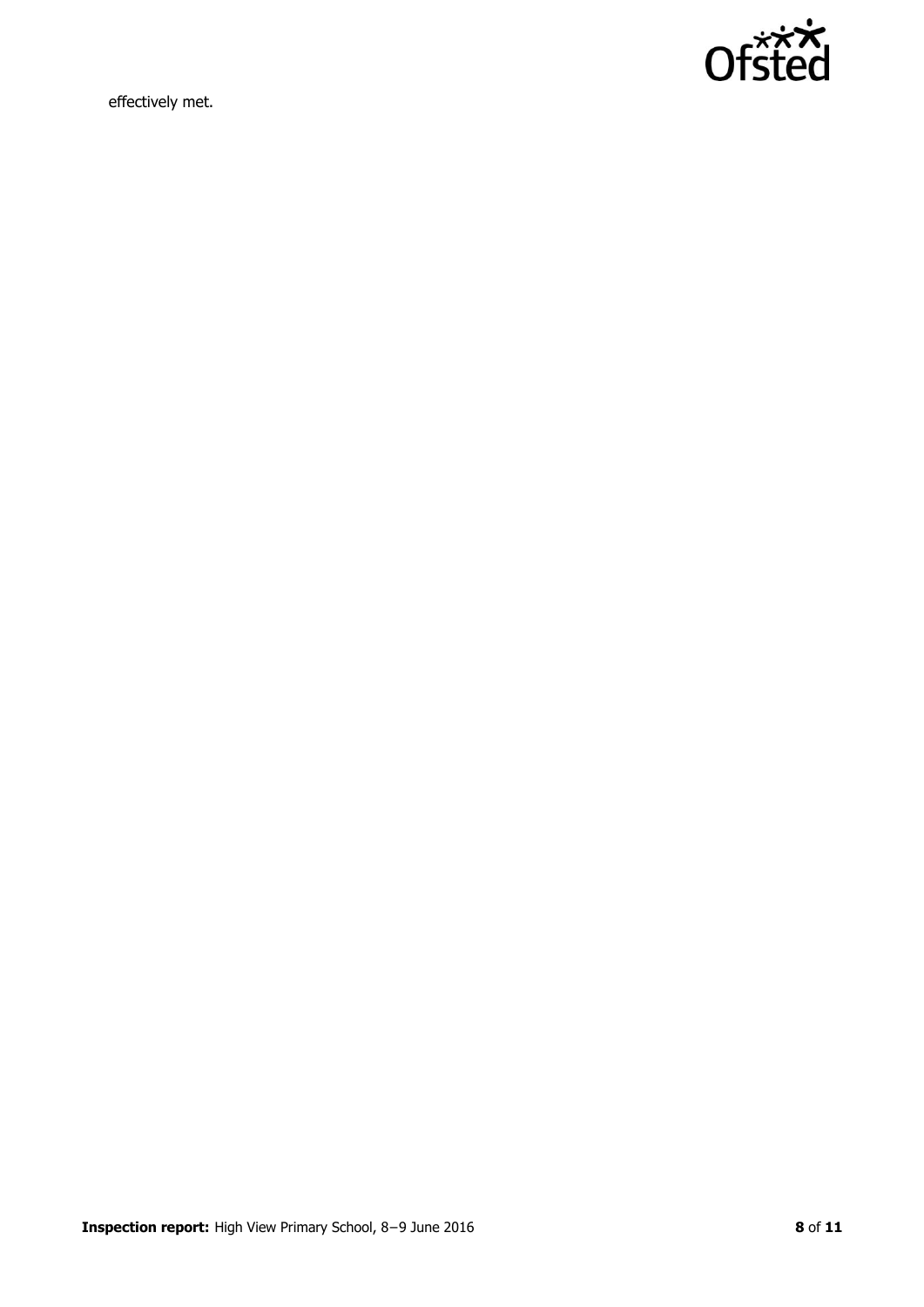

# **School details**

| Unique reference number  | 102971   |
|--------------------------|----------|
| <b>Local authority</b>   | Sutton   |
| <b>Inspection number</b> | 10011932 |

This inspection was carried out under section 5 of the Education Act 2005.

| <b>Type of school</b>                      | Primary                       |
|--------------------------------------------|-------------------------------|
| <b>School category</b>                     | Community                     |
| <b>Age range of pupils</b>                 | $3 - 11$                      |
| <b>Gender of pupils</b>                    | Mixed                         |
| <b>Number of pupils on the school roll</b> | 450                           |
| <b>Appropriate authority</b>               | The governing body            |
| <b>Chair</b>                               | David Coomansingh             |
| <b>Headteacher</b>                         | Elizabeth Brailsford          |
| <b>Telephone number</b>                    | 020 8688 3563                 |
| <b>Website</b>                             | www.highviewprimary.org.uk    |
| <b>Email address</b>                       | highviewprimary@suttonlea.org |
| <b>Date of previous inspection</b>         | 19-20 June 2014               |

### **Information about this school**

- This school is larger than the average-sized primary school.
- Children attend a part-time morning Nursery class. There are two full-time Reception classes.
- The proportion of pupils who have special educational needs or disability is average compared with similar schools nationally.
- The proportion of pupils supported with additional government funding, known as the pupil premium, is average. This funding is provided for those known to be eligible for free school meals and children who are looked after by the local authority.
- The proportion of pupils from minority ethnic groups is well above average.
- The proportion of pupils who speak English as an additional language is well above average.
- The school meets requirements on the publication of specified information on its website.
- There have been significant staff changes in the early years since the previous inspection, with all teachers new to the school.
- The school meets the government's current floor standards, which are the minimum expectations for pupils" attainment and progress in reading, writing and mathematics by the end of Year 6.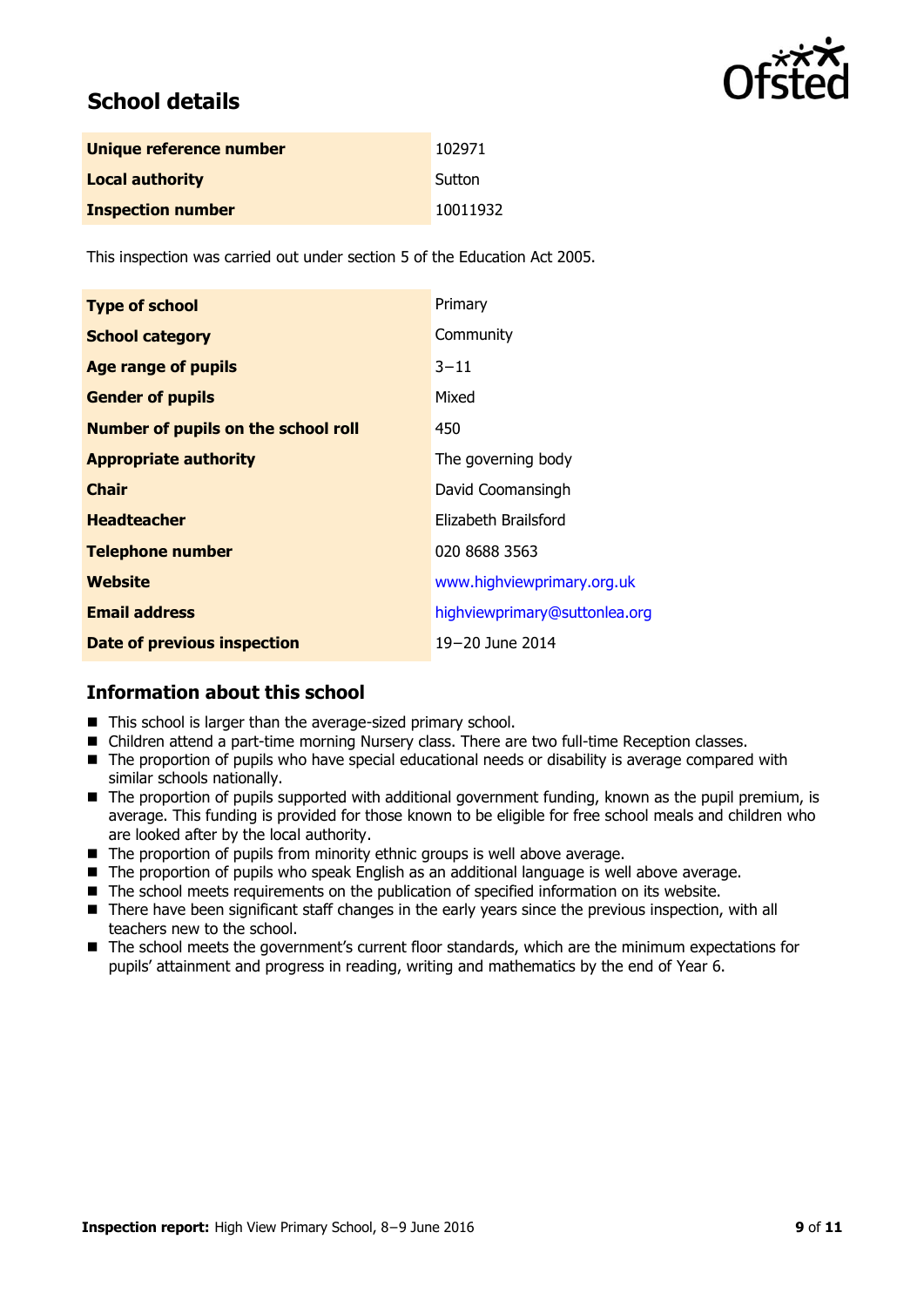

### **Information about this inspection**

- The inspectors observed pupils' learning in 30 lessons, of which 10 were joint observations with the headteacher or senior leaders. Inspectors observed pupils" behaviour and attitudes in classrooms, and at breaks and lunchtimes.
- A meeting was held with different groups of pupils to discuss their learning and views about the school. Inspectors listened to pupils read in Years 1, 2 and 6 and discussed their reading with them.
- The inspectors held discussions with senior leaders, middle leaders and five governors, including the chair of the governing body. A telephone discussion was held with a local authority representative.
- The inspectors observed the school's work and considered a range of documents, including the school's improvement plan, checks on the quality of teaching and learning, information about pupils" progress, attendance and behaviour records, and safeguarding policies.
- $\blacksquare$  The inspectors examined pupils' work in different subjects across the school to see what progress they make, and the quality of teachers' marking and feedback to pupils in line with the school's marking policy.
- The inspectors took account of 85 responses received from parents to the online Parent View survey. In addition, inspectors spoke to parents in the playground at the start of the school day, including a separate group of six parents from the parents' forum.
- $\blacksquare$  The inspectors also considered 43 questionnaires completed by staff.

### **Inspection team**

| Avtar Sherri, lead inspector | Ofsted Inspector |
|------------------------------|------------------|
| Jenell Chetty                | Ofsted Inspector |
| Karen Jaeggi                 | Ofsted Inspector |